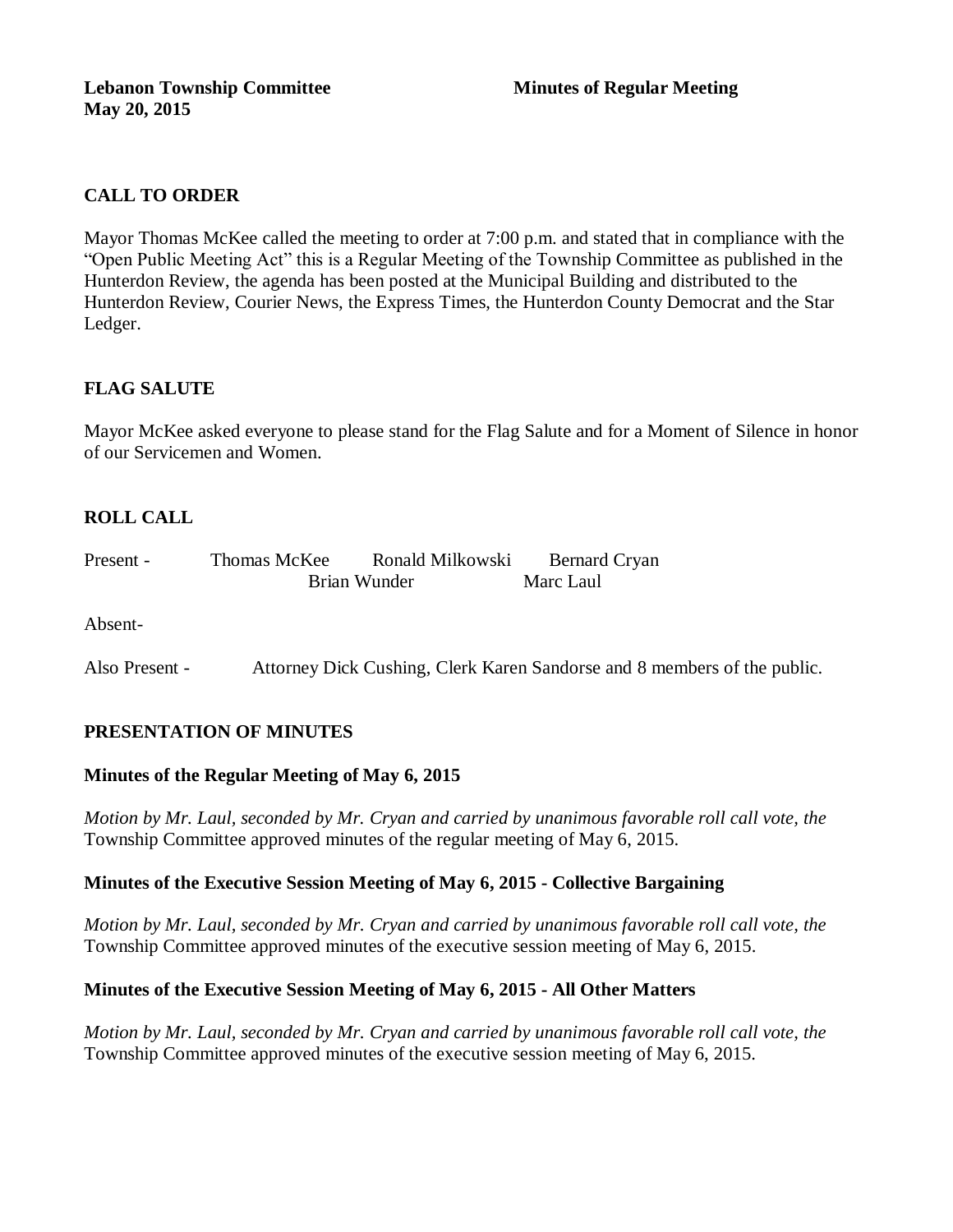#### **PUBLIC COMMENTS – for agenda items only.**

*Motion by Mr. Cryan, seconded by Mr. Laul and carried by unanimous favorable roll call vote, the* Township Committee opened the public comment portion of the meeting.

There were no comments from the public.

*Motion by Mr. Cryan, seconded by Mr. Laul and carried by unanimous favorable roll call vote, the* Township Committee closed the public comment portion of the meeting.

## **PROCLAMATION**

*Motion by Mr. Cryan, seconded by Mr. Laul and carried by unanimous favorable roll call vote, the* Township Committee adopted the following proclamation.

## **PROCLAMATION**

### **TOURETTE SYNDROME AWARENESS DAY JUNE 4, 2015**

WHEREAS, Tourette Syndrome (TS) is an inherited neurological disorder that is characterized by involuntary physical and vocal tics that occur many times a day; and

WHEREAS, Tourette Syndrome is often accompanied by other conditions such as attention deficit and obsessive compulsive disorder, learning disabilities and depression; and

WHEREAS, the neurological disorder known as "Tourette Syndrome" (TS) affects 1 in 100 children. More than 20,000 school age children in the State of New Jersey alone are dealing with TS and although some of these cases are aided by medication, there is no standard treatment or known cure for this disorder;

WHEREAS, there is an important need for more professional help with interest and expertise to identify, counsel and treat people with TS, with the lag time between initial onset of symptoms and proper diagnosis for those who do seek help still averaging more than seven (7) years; and

WHEREAS, positive actions to assist those children and families dealing with TS would result from a broadening of public and professional knowledge and acceptance of TS; and

WHEREAS, the New Jersey Center for Tourette Syndrome is the first and only program of its kind in the nation and they are actively providing services to families, educating medical professionals, teachers, social workers and supporting research to understand the signs and treatments of TS;

NOW, THEREFORE, the Township Committee of the Township of Lebanon, County of Hunterdon, State of New Jersey, do hereby proclaim that THURSDAY, JUNE 4, 2015 will be recognized as "TOURETTE SYNDROME AWARENESS DAY" in Lebanon Township, as a special day to promote understanding, compassion, and acceptance for all of our fellow citizens who deserve and need our support to break the stigma that is related to Tourette Syndrome.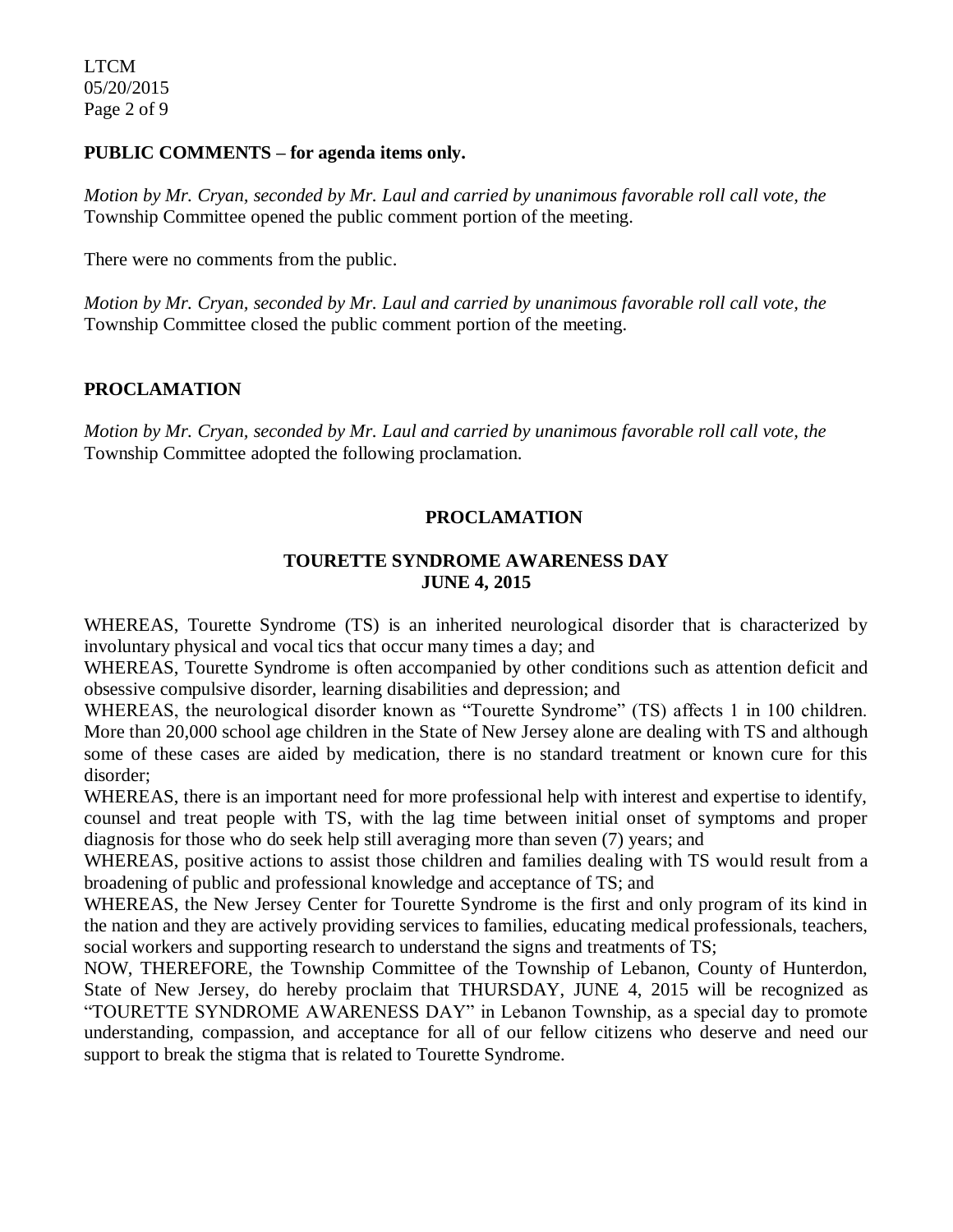LTCM 05/20/2015 Page 3 of 9

#### **RESOLUTIONS**

#### **Resolution No. 39-2015 – Professional Services Appointment – Financial Advisor**

*Motion by Mr. Cryan, seconded by Mr. Wunder and carried by unanimous favorable roll call vote*, *the* Township Committee approved Resolution No. 39-2015 as written below.

## **TOWNSHIP OF LEBANON HUNTERDON COUNTY, NEW JERSEY RESOLUTION NO. 39-2015 RESOLUTION APPOINTING FINANCIAL ADVISOR**

WHEREAS, there exists a need for the Mayor and Committee to receive advice with respect to financial and other matters affecting the budget and financial status of the Township of Lebanon during the year 2015; and

WHEREAS, funds are, or will be made, available for this purpose to be certified by the Treasurer; and

WHEREAS, the Local Public Contracts Law (N.J.S.A. 40A:11-1 *et seq.*) authorizes the hiring of an professional advisors without competitive bidding providing that the Resolution authorizing the award of contracts for "Professional Services" without competitive bidding and the contract itself be made available for public inspection.

NOW, THEREFORE, BE IT RESOLVED, by the Mayor and Committee of the Township of Lebanon, Hunterdon County, New Jersey, as follows:

- 1. Gerald J. Giaimis, MPA, of the Canning Group, advisers to municipalities, are hereby appointed provide financial and other advice and guidance for the Township of Lebanon during the year 2015 relating to budget and other matters affecting the financial situation of the Township of Lebanon in accordance with the proposal attached hereto.
- 2. The Township of Lebanon is hereby authorized enter into a mutually agreeable written compensation agreement with Jerry Giaimis and the Canning Group in accordance with the proposal attached hereto within thirty (30) days of the date of this Resolution.
- 3. This Agreement is awarded without competitive bidding as a "Professional Service" under the provision of the Local Public Contracts Law, N.J.S.A. 40A:11-5.
- 4. The Mayor and Clerk are hereby authorized to execute a contract with Gerald J. Giaimis and the Canning Group in a form agreeable to the Municipal Attorney upon the Chief Financial Officer providing a certification of the availability of funds.

#### **Resolution No. 40-2015 - Redemption of Tax Sale Certificate**

*Motion by Mr. Cryan, seconded by Mr. Wunder and carried by unanimous favorable roll call vote*, *the* Township Committee approved Resolution No. 40-2015 as written below.

> TOWNSHIP OF LEBANON COUNTY OF HUNTERDON STATE OF NEW JERSEY RESOLUTION NO. 40-2015 REDEMPTION OF TAX SALE CERTIFICATE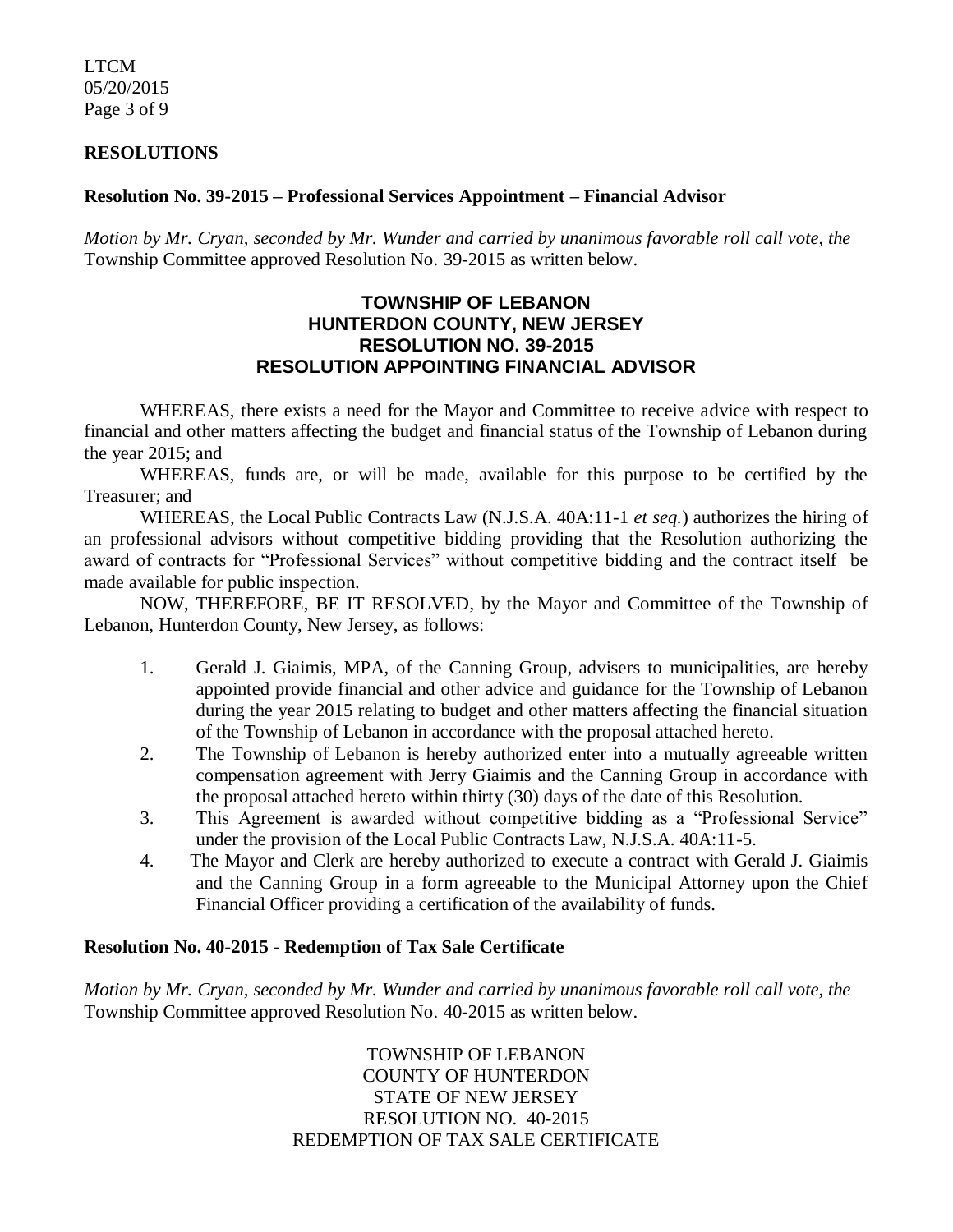LTCM 05/20/2015 Page 4 of 9

WHEREAS the Tax Collector did sell a Tax Sale Certificate #201302 on October 15<sup>th</sup> 2013 to US Bank Cust for Pro Capital III LLC and,

WHEREAS the amount of \$9,022.55 has been collected from Core Logic for redemption of this lien on this property, known as Block 7, Lot 4, Lebanon Township, for Tax Sale Certificate #201302, assessed in the Name of Paul F Hargett.

THEREFORE BE IT RESOLVED that the Treasurer be authorized to prepare and the Mayor, Treasurer and Clerk be authorized to sign a check in the amount of \$9,022.55 and that this check be mailed to the lien holder:

> US Bank Cust for Pro Capital III LLC US Bank TLSG 50 S  $16<sup>th</sup>$  Street Suite 1950 Philadelphia PA 19102

#### **OLD BUSINESS**

#### **Mr. William Swartz – Pesticide Spraying at Melick's Orchard**

Mr. Swartz stated the he provided the Committee with a lot of additional information regarding the spraying of pesticides at the Melick orchard. Mr. Swartz asked what the Committee's intent was in sending a letter to the Commissioner of the NJDEP last year. Mayor McKee stated that the letter was sent to open correspondence between the Township or Mr. Swartz and the DEP. Mr. Swartz asked if it had to do with the fact that the Township did not have the technical expertise to evaluate the situation; therefore, contacted the NJDEP. Mayor McKee agreed. Mr. Swartz stated that he did not find that the Committee did any follow up on the letter. Mr. Swartz informed the Committee that he was the only one who did a follow up on the letter. Mr. Swartz told the Committee that he spoke with the Township Clerk in October 2014 and was informed that the Township was still awaiting a response for the NJDEP. This was from April 2014 to October 2014 and there is still no written response from the NJDEP. Mr. Swartz informed the Committee that he went to an expert who is better than the NJDEP. He provided her with the same information that he gave to the Committee. The expert determined that the pesticide spraying is a true threat to the health and safety of the community. Attorney Cushing stated that the jurisdiction of the application of pesticides is with the NJDEP, not the Township Committee. The Committee members are not scientists and cannot assess the technical information that was provided to them. Mr. Swartz stated that the NJDEP does not enforce the zoning laws of the Township; the Zoning Officer should for the health and safety of the Community. Mr. Swartz stated that there are two different sets of laws. Attorney Cushing agreed; however, stated that the advice he provided to the Township Committee is that they do not have the jurisdiction to oversee the pesticide spraying as it is strictly with the NJDEP. Attorney Cushing stated that with regard to the Township's zoning laws, farming is a permitted use in that zone. Attorney Cushing noted that if there is a problem with the operation of a commercial farm, the Township would defer to the HCCADB. The CADB would be the agency to determine if the Standard Agricultural Management Practice is being followed. Attorney Cushing stated that he reviewed the actions of the Zoning Officer and feels that he has done the right thing. Mr. Swartz stated that the Township has the right to stop the pesticide applications because it is a threat to public safety. Attorney Cushing stated that the Township does not have the right to tell the Melick's how to farm; the CADB can. Attorney Cushing stated that Mr. Swartz should go to see the CADB. Mayor McKee asked Mr. Swartz why he did not continue with communications with Mr. Knute Jensen of the NJDEP. Mr. Swartz stated that Mr. Jensen stopped contacting him after he was informed to refer to the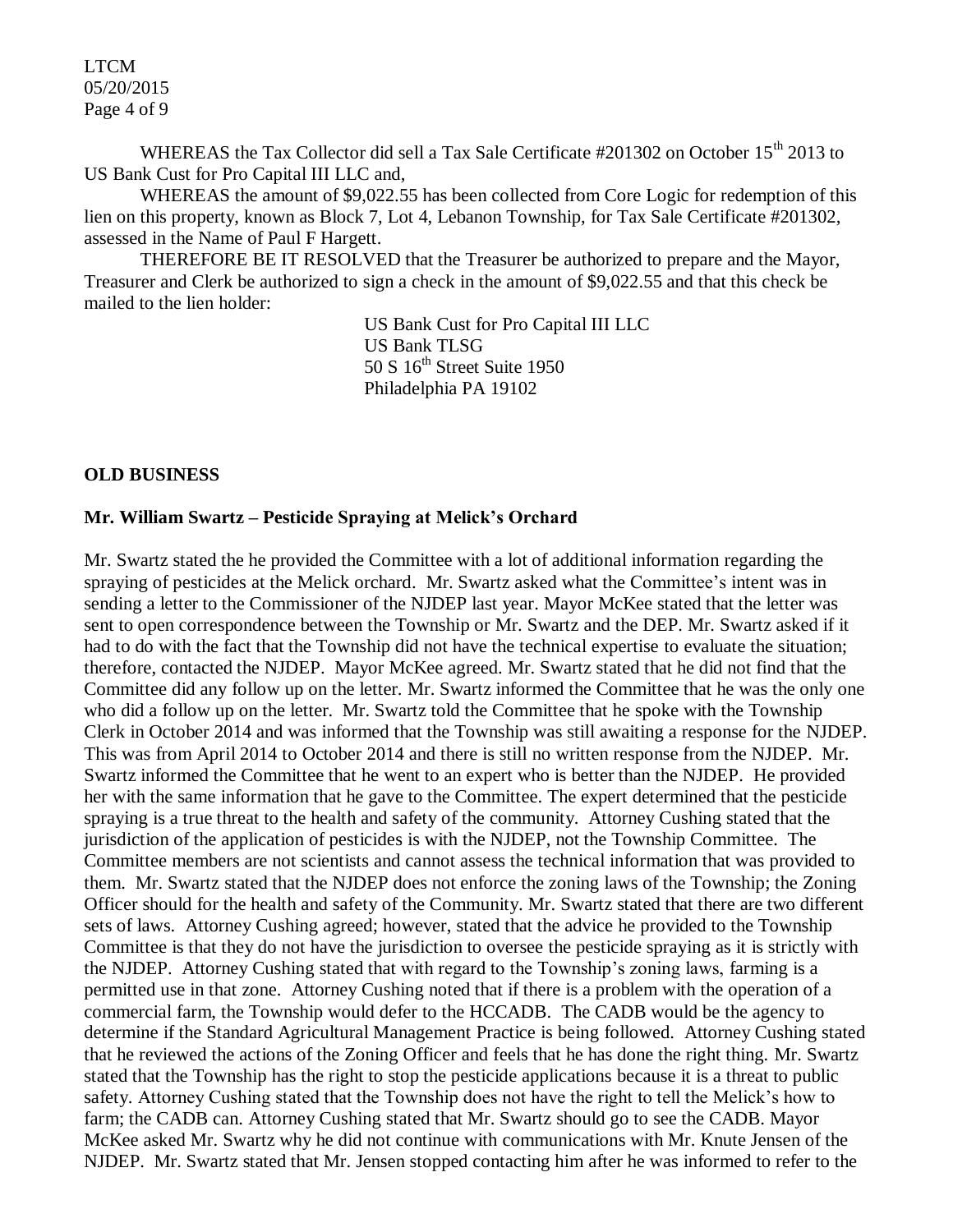LTCM 05/20/2015 Page 5 of 9

NJDEP database for additional information. Mr. Swartz said that the Township Committee needs to go to the CADB as there are other residents and the Borough of Califon that is being affected. He does not feel that he should be the one doing all of the work.

Mr. Swartz asked Mr. Laul if he obtained any information on the creation of the orchard. Mr. Laul stated that because of the Right to Farm law the Melicks did not need to go before the Planning Board or Zoning Board for approvals. Mr. Laul stated that it was assessed as farmland prior to the Melicks purchasing the land in 1983.

The Committee discussed writing a letter to the CADB, the NJDEP and the Melicks to try to schedule a round table discussion. Attorney Cushing will write to all parties.

Ms. Terry Kinney said she heard the same comments from the Committee last year and asked why the Mayor did not follow up with the round table discussion with the DEP that was planned at that time. Ms. Kinney stated that the residents are living there and they need help from the Committee they elected.

Attorney Cushing suggested that the residents reach out to state representatives who have connections with the DEP.

## **Gail Glashoff Memo- Construction Files**

Gail Glashoff sent a memo to the Township Committee stating the need for more filing cabinets for the construction files. Mr. Milkowski asked Gail if she can look into another type of cabinet which mounts to the wall. The cabinet would take up more wall space and therefore save on floor space. Mr. Milkowski stated that the cabinets are not capable of holding the files the Township uses. Mayor McKee stated that the room where the cabinets will be kept needs to be determined. Gail is thinking that all of the cabinets will be out in the lower meeting room. There was problem with the soot in the room where the files are now kept and it needs to be determined if the new furnace is soot free.

Mr. Laul stated that there is one issue with the room. There is a small door, with a louver for fresh air for the combustion air for the boilers and the air handlers. The louver does not close and Mr. Laul's concern is that if there were to be a power outage and freezing air were to enter the room, the possibility of bursting pipes could be jeopardize the files. Mr. Laul stated that it would be a good idea to correct the problem.

Mr. Laul will follow up on the location of the files.

Gail obtained quotes for a 4 drawer legal cabinets at \$319.99 each. For eight cabinets the total cost will be \$2559.92.

*Motion by Mr. Cryan, seconded by Mr. Laul and carried by unanimous favorable roll call vote, the* Township Committee authorized Gail Glashoff to purchase 8 filing cabinets from Staples as outlined above.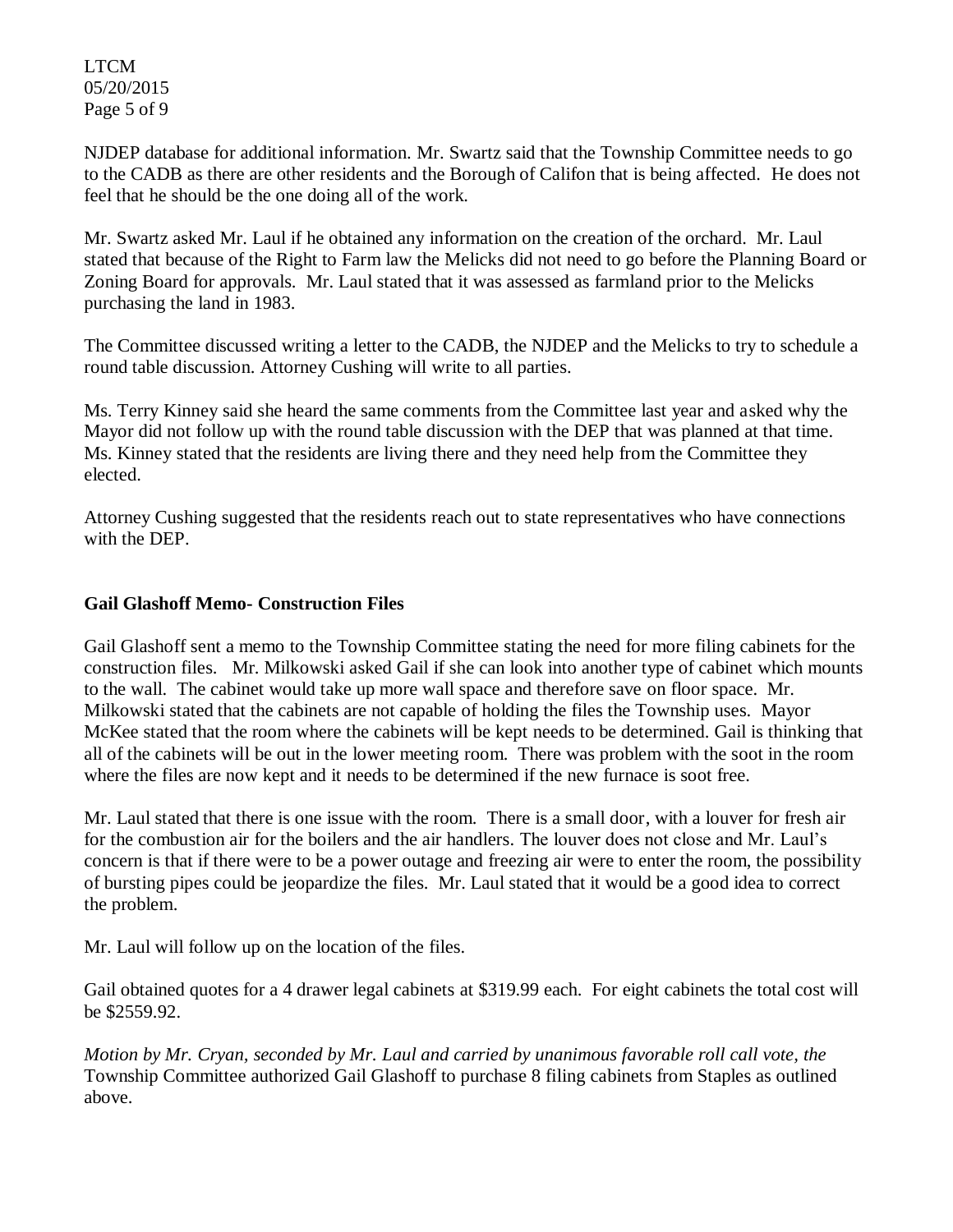## LTCM 05/20/2015 Page 6 of 9

## **Museum Gutters**

Mr. Laul stated that Nina Savoia of the Township Historians received a quote of approximately \$2000 to repair the gutters on the museum. Mr. Laul also contacted Pfister Maintenance Roofing Company. The contractor went onto the roof and informed Mr. Laul that the gutters do not exist. Apparently sometime in the past the gutters failed and were filled in and covered with an asphalt membrane. The historic gutters are there but under the membrane. Mr. Laul noted that Joan and Deanna told him that they are concerned because when it rains it is like a sheet of water trying to get into the building. The contractor feels that the slate roof is in good shape outside of the small area that needs attention. One of the contractors suggested installing gutters that sprays the water away from the building. To put the historic gutters back it would be very costly, at approximately \$100,000.00.

Mr. Cryan asked where the funds will come from to cover the cost of the work. Mayor McKee stated that it would be a capital improvement. Mr. Cryan asked why it would not fall under Buildings and Grounds. Mr. Laul stated that in this case, which is strictly maintenance, the funds may be able to come from the Buildings and Grounds budget.

The question was raised as to whether the museum is listed as a historic building. Attorney Cushing stated that the Township will need to get approval from State Historic Preservation Office prior to having the work done on the building if it on the Historic Registry.

Mr. Milkowski thinks that the Township can apply for a grant to restore the historic gutters through the County.

### **Ventilation of Vault Room**

Mr. Laul stated that he looked at the vault to consider ways to improve the ventilation. There are two fairly new air handles in the room and there is no air flow. Mr. Laul feels that the least expensive and the easiest way to proceed it to knock two holes in the block wall, on the boiler room side, install two fire dampers and tap off of one of the air handlers to put 100- 200 cfm into the vault. The other vent will remain open with louvers to push the air out. Mr. Laul stated that he feels that the cost would be less than \$350 for materials.

### **Recycling Dumpster**

Mr. Laul informed the Committee that this past Sunday he was at the park and he noticed that something was strange with the recycling dumpster located in the Municipal Office parking lot. As it turns out it was covered with carpets. As Mr. Laul approached the parking lot he saw two police officers and Sue Schlesinger of the LTVFD. There was also a car with a trailer returning to the Municipal Building parking lot. Sue had noticed the man putting the carpet in the dumpster and contacted the police department. The police informed the man that carpet is not recyclable and had him remove it. Mr. Laul stated that there were lawn chair in the dumpster also. Mr. Laul said that he spoke to Republic and they said that they do run drivers on Saturdays so the dumpster can be picked up the afternoon of the recycling event. Mr. Cryan asked if the dumpster has a sign on it stating that the dumpster is for recycling only. Mr. Laul stated that a sign can be purchased.

Mr. Laul informed the Committee that he would like to send a letter, on Township letterhead, to Sue Schlesinger to thank her for being so aware.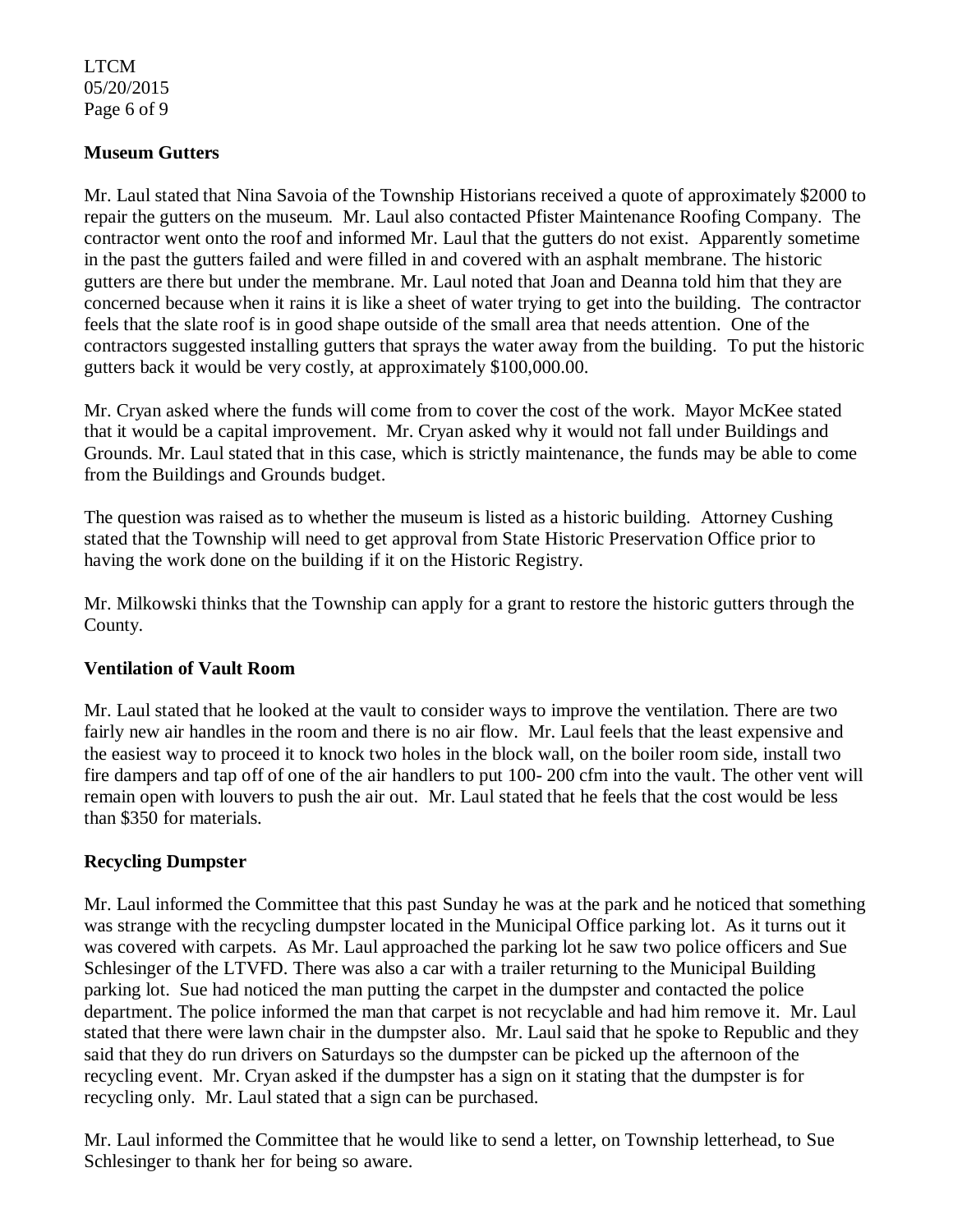LTCM 05/20/2015 Page 7 of 9

Mr. Laul will request that Republic remove the dumpster by noon the day of recycling.

## **Hagedorn Property – Food Pantry**

Mr. Cryan stated that he has a meeting on Friday, with a gentleman from Trenton, to discuss the Food Pantry using a portion of the Hagedorn property.

## **NEW BUSINESS**

### **Historian Request – Capital Improvement Funds**

The Historians sent a letter to the Township Committee to request Capital Improvement funds in the amount of \$60,000.00 for restrooms in the museum. The need is to provide adequate restroom facilities for the public. The Township Committee will take the request under consideration.

# **PRESENTATION OF VOUCHERS**

Committee Members provided a description of vouchers exceeding \$1000.00.

*Motion by Mr. Laul, seconded by Mr. Cryan and carried by unanimous favorable roll call vote, the* Township Committee approved the May 20, 2015 bill list in the amount of \$45, 311.80.

## **CORRESPONDENCE**

- a. Tax Collector's Report for the Month of April 2015
- b. Township Historian's February 5, 2015 Meeting Minutes

## **PUBLIC COMMENTS**

*Motion by Mr. Cryan, seconded by Mr. Wunder and carried by unanimous favorable roll call vote, the* Township Committee opened the public comment portion of the meeting at 8:06 p.m.

There were no comments from the public.

*Motion by Mr. Wunder, seconded by Mr. Cryan and carried by unanimous favorable roll call vote, the* Township Committee closed the public comment portion of the meeting at 8:06 p.m.

## **Resolution No. 41-2015 –Executive Session**

*Motion by Mr. Laul seconded by Mr. Cryan and carried by unanimous favorable roll call vote, the* Township Committee approved Resolution No. 41-2015 and convened in executive session at 8:07 p.m.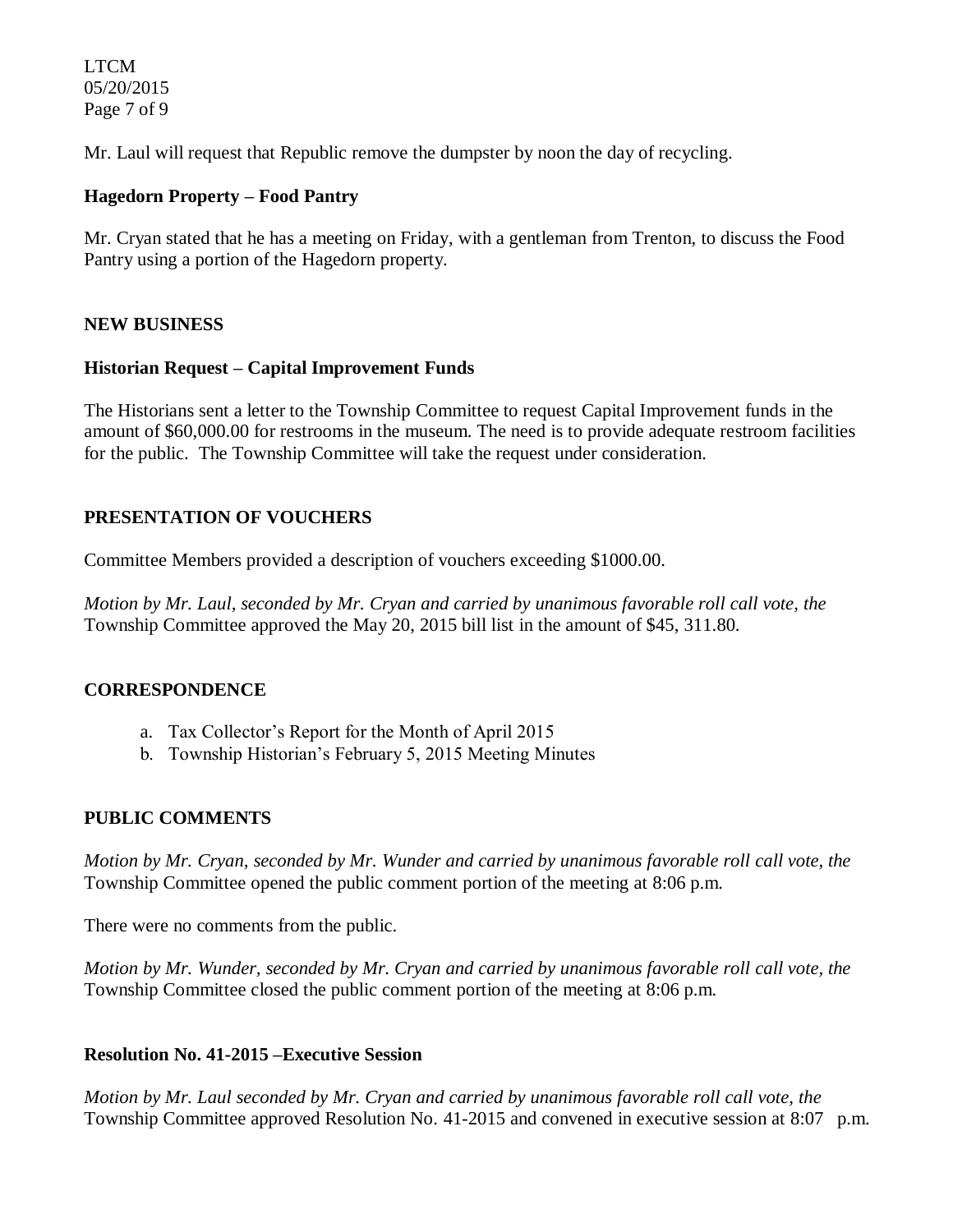## TOWNSHIP OF LEBANON COUNTY OF HUNTERDON STATE OF NEW JERSEY RESOLUTION NO. 41-2015 RESOLUTION AUTHORIZING EXECUTIVE SESSION

WHEREAS, the Open Public Meetings Act; *N.J.S.A.* 10:4-6 *et seq*., declares it to be the public policy of the State to insure the right of citizens to have adequate advance notice of and the right to attend meetings of public bodies at which business affecting the public is discussed or acted upon; and

WHEREAS, the Open Public Meetings Act also recognizes exceptions to the right of the public to attend portions of such meetings; and

 WHEREAS, the Mayor and Committee find it necessary to conduct an executive session closed to the public as permitted by the *N.J.S.A*. 40:4-12; and

 WHEREAS, the Mayor and Committee will reconvene in public session at the conclusion of the executive session;

 NOW, THEREFORE, BE IT RESOLVED by the Mayor and Committee of the Township of Lebanon, County of Hunterdon, State of New Jersey that they will conduct an executive session to discuss the following topic(s) as permitted by *N.J.S.A*. 40:4-12:

A matter which Federal Law, State Statute or Rule of Court requires be kept confidential or excluded from discussion in public (Provision relied upon:

\_\_\_\_\_\_A matter where the release of information would impair a right to receive funds from the federal government;

A matter whose disclosure would constitute an unwarranted invasion of individual privacy; A collective bargaining agreement, or the terms and conditions thereof (Specify contract:

\_\_\_\_\_\_\_\_\_\_\_\_\_\_\_\_\_\_\_\_\_\_\_\_\_\_\_\_\_\_\_\_\_\_\_\_\_\_\_\_\_\_\_);  $X$  A matter involving the purpose, lease or acquisition of real property with public funds, the setting of bank rates or investment of public funds where it could adversely affect the public interest if discussion of such matters were disclosed; Real Estate Acquisitions **Wolek Property**

Tactics and techniques utilized in protecting the safety and property of the public provided that their disclosure could impair such protection;

\_\_\_\_\_\_Investigations of violations or possible violations of the law;

\_\_\_\_\_\_\_\_\_\_\_\_\_\_\_\_\_\_\_\_\_\_\_\_\_\_\_\_\_\_\_\_\_\_\_\_\_\_\_\_\_\_\_\_\_\_\_\_\_\_\_\_\_);

 Pending or anticipated litigation or contract negotiation in which the public body is or may become a party; (The general nature of the litigation or contract negotiations is**:** 

 X Professional Service Contracts **Financial Advisor**. The public disclosure of such information at this time would have a potentially negative impact on the municipality's position in the litigation or negotiation; therefore this information will be withheld until such time as the matter is concluded or the potential for negative impact no longer exists.

 Matters falling within the attorney-client privilege, to the extent that confidentiality is required in order for the attorney to exercise his or her ethical duties as a lawyer; (The general nature of the matter is:

OR the public disclosure of such

information at this time would have a potentially negative impact on the municipality's position with respect to the matter being discussed; therefore this information will be withheld until such time as the matter is concluded or the potential for negative impact no longer exists.*)*;

 Matters involving the employment, appointment, termination of employment, terms and conditions of employment, evaluation of the performance, promotion or disciplining of any specific prospective or current public officer or employee of the public body, where all individual employees or